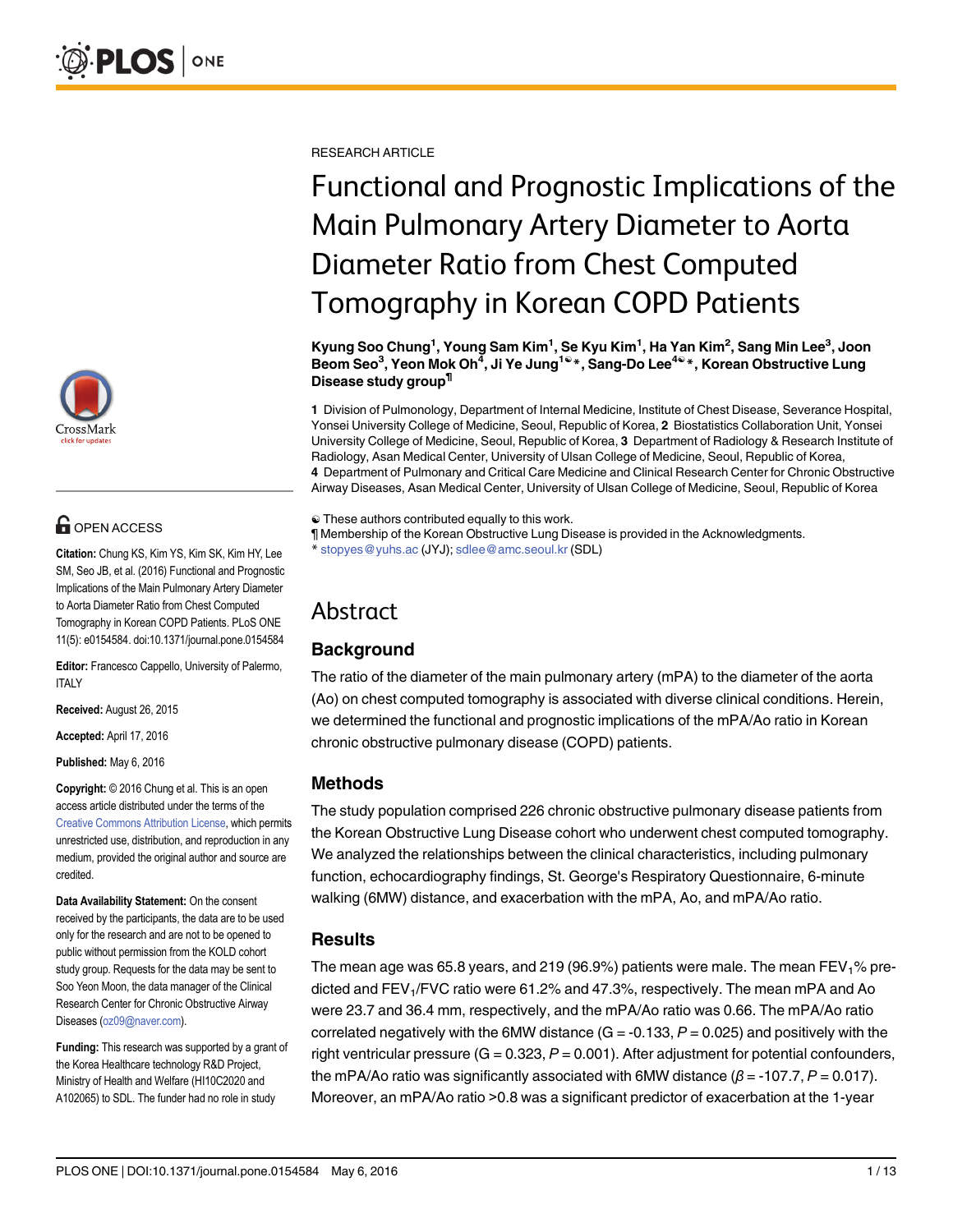<span id="page-1-0"></span>

design, data collection and analysis, decision to publish, or preparation of the manuscript.

Competing Interests: The authors have declared that no competing interests exist.

(odds ratio 2.12, 95% confidence interval 1.27–3.52) and 3-year follow-ups (odds ratio 2.04, 95% confidence interval 1.42–2.90).

# **Conclusions**

The mPA/Ao ratio is an independent predictor of exercise capacity and an mPA/Ao ratio >0.8 is a significant risk factor of COPD exacerbation.

# Introduction

Chronic obstructive pulmonary disease (COPD) is characterized by progressive, irreversible airflow limitations, resulting in disabling respiratory symptoms and devastating comorbidities. Pulmonary hypertension (PH) occurs in severe COPD due to various mechanisms, including hypoxic vasoconstriction, pulmonary hyperinflation with increased intrathoracic pressure, and loss of pulmonary vascular capacity due to parenchymal destruction. $[1-3]$  $[1-3]$  $[1-3]$  $[1-3]$  However, similar changes can be recognized in mild COPD, suggesting that systemic vascular alterations such as endothelial dysfunction are closely related with PH.[\[4,5](#page-10-0)]

PH is an important predictor of low exercise capacity, exacerbations, and mortality in COPD.[[6](#page-10-0)–[8](#page-10-0)] However, PH in COPD is rarely diagnosed using right heart catheterization as the gold standard, because of its relative invasiveness. Doppler echocardiography is a noninvasive means of estimating systolic pulmonary artery pressure and diagnosing significant PH. Moreover, high negative predictive value may make echocardiography as one of the screening modalities for PH in patients with severe emphysema. However, the hyperinflated lungs in COPD may decrease its sensitivity.[\[9,10\]](#page-10-0)

The ratio of the main pulmonary artery diameter (mPA) to the aorta diameter (Ao) on chest computed tomography (CT) correlates with the invasive measures of pulmonary artery pressure and is one useful method to detect PH.[[11,12](#page-10-0)] Furthermore, relative pulmonary artery enlargement (mPA/Ao ratio  $>$ 1), as measured by chest CT, is associated with an increased risk of COPD exacerbation and hospitalization.[[13](#page-10-0)]

However, other clinical implications of the mPA/Ao ratio in COPD remain largely unknown. Hence, we investigated the functional and prognostic implications of the mPA/Ao ratio in a cohort of Korean COPD patients.

# Materials and Methods

# Study population

Two hundred twenty-six COPD patients from the Korean Obstructive Lung Disease (KOLD) cohort, in which patients with COPD or asthma were enrolled from pulmonary clinics in 17 hospitals in South Korea from June 2005 to December 2012, were included in the present study. The inclusion criteria were as follows: post-bronchodilator ratio of forced expiratory volume in 1 second to forced vital capacity (FEV<sub>1</sub>/FVC) < 0.7, age over 40 years, smoking history of 10 or more pack-years, no or minimal abnormality on chest radiography, and available chest CT data. Of the 226 participants, 205 (90.7%) and 171 (75.7%) had completed 1 and 3 years of follow-up, respectively. This study was conducted in accordance with the amended Declaration of Helsinki. The Institutional Review Boards of the 17 hospitals included in the KOLD cohort approved the protocol and written informed consent was obtained from all patients: Asan Medical Center IRB (2012–0226), Hanyang University Guri Hospital IRB (2012–016), Inje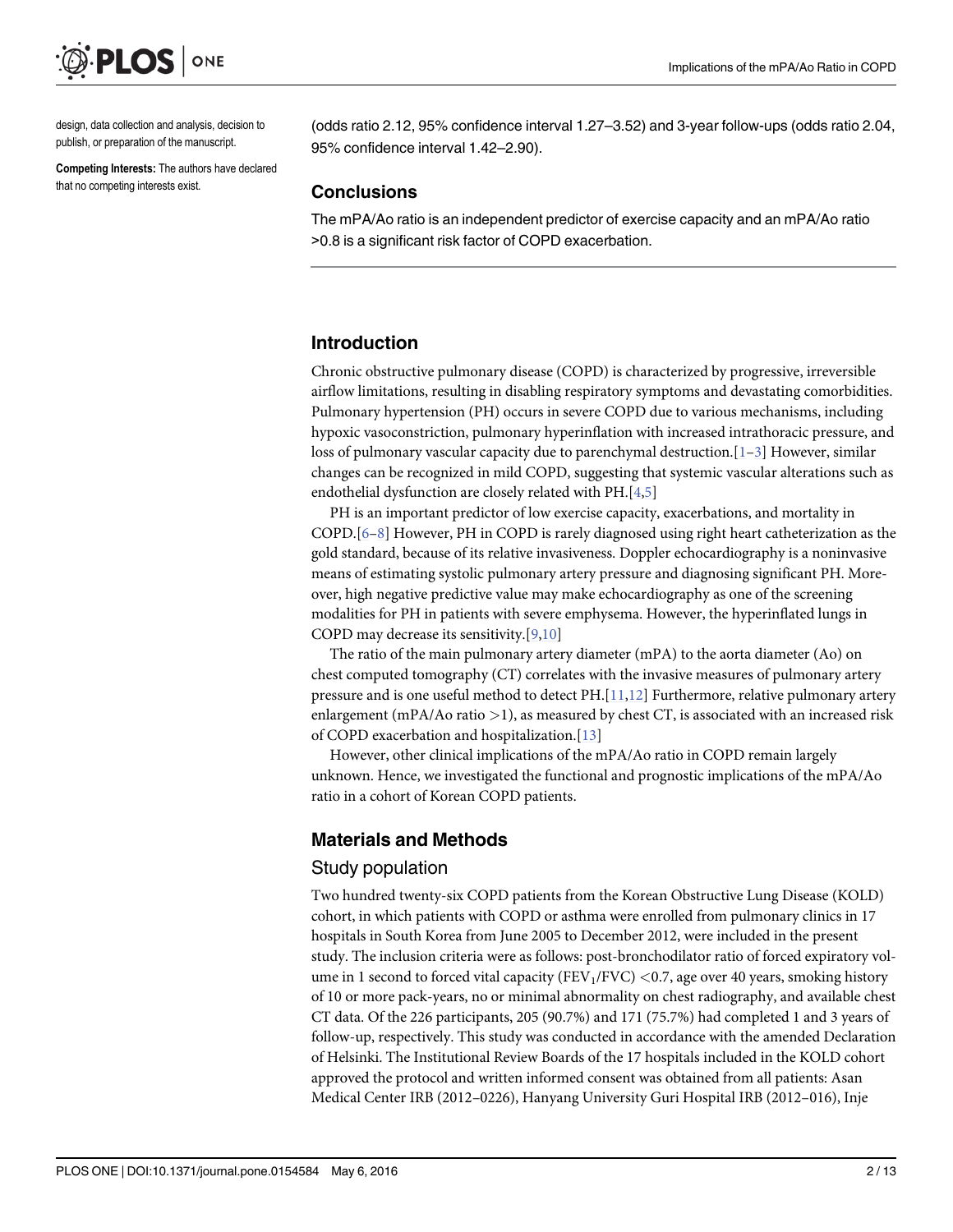<span id="page-2-0"></span>University Ilsan Paik Hospital IRB (05–06), Bundangcha Hospital IRB (2005–017), Kangbook Samsung Medical Center IRB (2005–19), Ewha Womans University Mokdong Hospital IRB (106–02), Kangwon National University Hospital IRB (05–01), Korea University Anam Hospital IRB (254), Seoul National University Hospital IRB (H-0505-148-013), Seoul National University Bundang Hospital IRB (B-05081023-009), Hallym University Medical Center IRB (2005–9), Konkuk University Medical Center IRB (KUH 1010210), Ajou University Hospital IRB (10–237), National Medical Center IRB (CM-KOLD-1109), The Catholic University of Korea Seoul St. Mary's Hospital IRB (KC-11-OIME-0668), The Catholic University of Korea Yeouido St. Mary's Hospital IRB (SC12-RIMI-0078), Severance Hospital IRB (4-2006-0101).

# Clinical characteristics of COPD

Data on demographics, smoking status, underlying diseases, pulmonary function test, St. George's Respiratory Questionnaire (SGRQ), 6-minute walking (6MW) distance, exacerbations, transthoracic echocardiographic measurements (ejection fraction and right ventricular pressure [RVP]), and chest CT measurements (airway index, air trapping, and emphysema index) were analyzed for their relationships with the mPA, Ao, and mPA/Ao ratio. Exacerbation was defined as aggravation of at least 1/3 respiratory symptoms (dyspnea, cough, or sputum purulence) for  $>$ 2 days that required an unscheduled visit to hospital or emergency room, or hospitalization for additional treatment. Patients were interviewed at the clinic every 3 months with the pre-structured interview sheet including the question if they have visited clinics or emergency rooms due to increased sputum amount, purulent sputum, or deterioration of dyspnea within 3months. Exacerbation documented in the hospital where the patients were enrolled, was traced by medical records. If the patients visited other clinics or other emergency rooms, we collected the name of clinics or emergency rooms, reason for visit, visit date, and frequency through the pre-structured interview sheet.

# Chest CT measurements

Volumetric CT scans were performed on all patients in the beginning of the enrollment during stable disease status at full inspiration and expiration using a 16-multi detector CT scanner (Somatom Sensation; Siemens Medical System, Erlangen, Germany). Two radiologists independently measured the mPA and Ao. The mPA and Ao at the level of bifurcation were used to calculate the mPA/Ao ratio. mPA was determined by the widest diameter perpendicular to the long axis of the main pulmonary artery at the level of pulmonary artery bifurcation. The Ao was determined by the transverse diameter of the aorta at the level of pulmonary artery bifurcation. The κ value of the intraclass correlation coefficient was 0.95 (95% confidence interval (CI), 0.93–0.96) for mPA, and 0.94 (95% CI, 0.92–0.95) for Ao.

For the airway index, air trapping, and emphysema index, images of the whole lung were extracted automatically and the attenuation coefficient of each pixel was calculated. The cut-off level between normal lung density and low-attenuation areas was defined as -950 Hounsfield units.[[14](#page-11-0)] The volume fraction of the lung below -950 Hounsfield units was calculated automatically at full inspiration, and termed the emphysema index. The mean lung density was calculated automatically during expiration and inspiration. The air-trapping index was estimated by calculating the ratio of the mean lung density at expiration and inspiration. Airway dimensions were measured near the origin of the two segmental bronchi (RB1, LB1+2). The airway dimensions (wall area, lumen area, and wall area percent [\[15\]](#page-11-0)) were measured in each bronchus. The airway index (wall area percent) was defined as wall area/ (wall area + lumen area)  $\times$ 100.[[16\]](#page-11-0)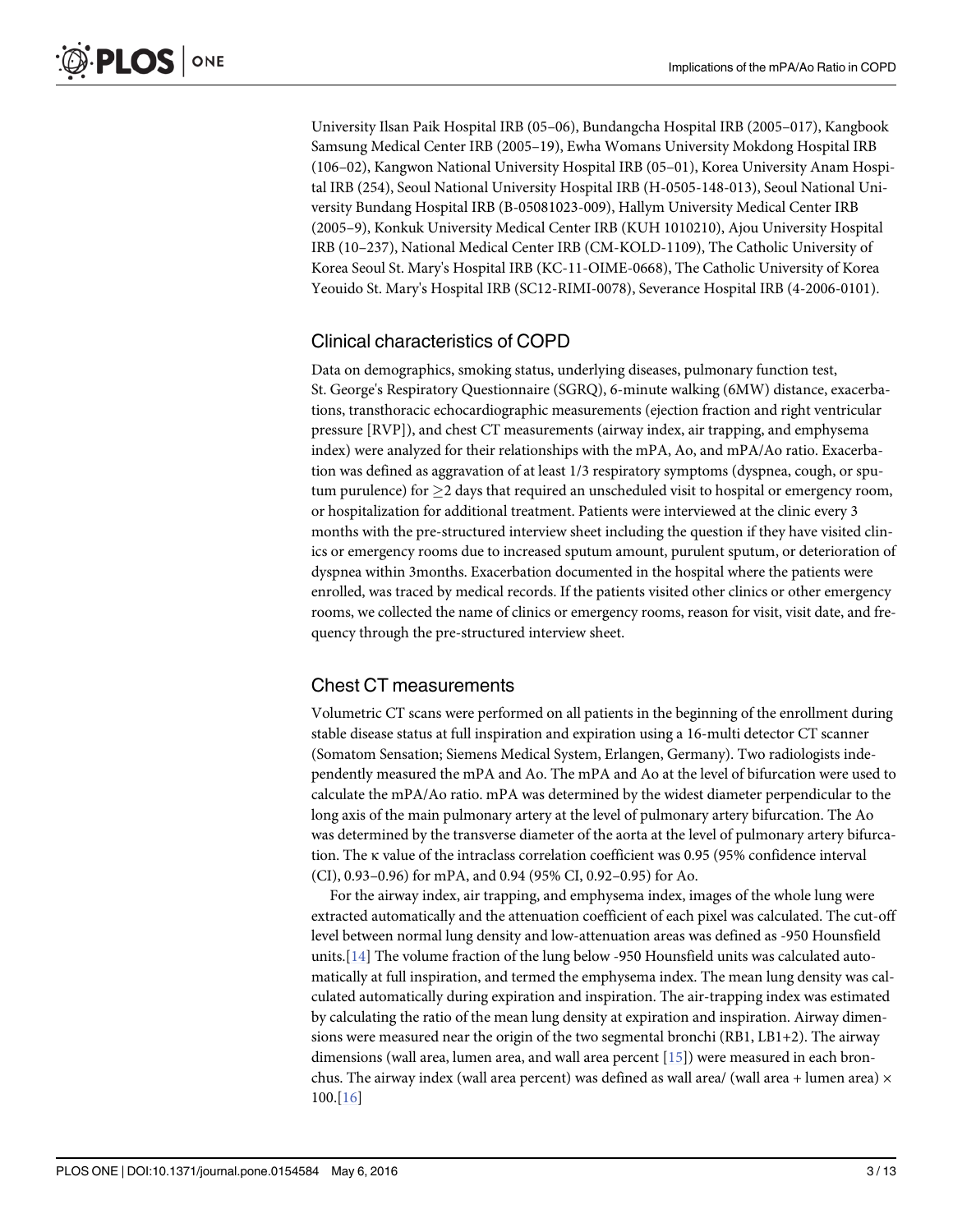# <span id="page-3-0"></span>Statistical analysis

Statistical analysis was performed using SAS 9.3 (SAS Institute Inc., Cary, NC, USA). The correlations between clinical characteristics and the mPA, Ao, and mPA/Ao ratio were analyzed. Multivariate linear regression analyses adjusted for age, body surface area (BSA), lung function, and SGRQ were performed to evaluate the effects of mPA, Ao, and the mPA/Ao ratio on the 6MW distance. We defined patients with an mPA/Ao ratio  $>0.8$  and  $\leq 0.8$  as the high and low groups, respectively. An mPA/Ao ratio of >0.8 was considered to indicate the presence of relative pulmonary artery enlargement, as this represents the top 10 percentile in the distribution. The baseline characteristics are summarized using percentages to describe categorical variables, and the two groups (mPA/Ao ratio  $\leq$ 0.8 vs.  $>$ 0.8) were compared using chi-square analyses. Continuous variables are presented as median (interquartile range), as assessed by the Mann-Whitney nonparametric U test. Differences in COPD exacerbation during the follow-up period were analyzed with logistic regression analysis for repeated measures using Generalized Estimating Equations. The risk of exacerbation is described as the odds ratio (OR) with 95% confidence interval (CI). In all analyses, P-values <0.05 were deemed statistically significant.

# Results

#### Baseline characteristics of study population

The mean age was 65.8 years, and 219 (96.9%) patients were male. The FEV<sub>1</sub>, FVC, and FEV<sub>1</sub>/ FVC were 1.64 L, 3.46 L, and 47.3%, respectively. According to the previous Global initiative for Chronic Obstructive Lung Disease criteria, 15.9%, 53.1%, 26.1%, and 4.9% of patients were categorized as mild, moderate, severe, and very severe, respectively. The mPA and Ao were 23.7 and 36.4 mm, respectively, and the mPA/Ao ratio was 0.66 [\(Table 1\)](#page-4-0). None of the patients showed an mPA/Ao ratio >1.

# Clinical characteristics/CT correlations

[Table 2](#page-5-0) demonstrates the correlations between the clinical characteristics and the mPA, Ao, and mPA/Ao ratio. Age and BSA positively associated with mPA ( $G = 0.154$ ,  $P = 0.02$ ; G = 0.154,  $P = 0.02$ ) and Ao (G = 0.257,  $P < 0.001$ ; G = 0.228,  $P = 0.001$ ). The 6MW distance negatively associated with the mPA (G = -0.124,  $P = 0.034$ ) and mPA/Ao ratio (G = -0.133,  $P = 0.025$ ). Moreover, the RVP on echocardiography positively associated with the mPA  $(G = 0.327, P = 0.001)$  and mPA/Ao ratio  $(G = 0.323, P = 0.001)$ .

# Multivariate analysis for 6MW distance

[Table 3](#page-6-0) shows the multivariate linear analyses to determine the relationships of the mPA, Ao, and mPA/Ao with the 6MW distance. After adjustment for age, BSA, FEV<sub>1</sub>% predicted, FEV<sub>1</sub>/ FVC, and SGRQ total score, the mPA/Ao ratio was significantly associated with 6MW distance  $(\beta = -107.7, P = 0.017)$ . In all three models, age, BSA, and SGRQ were significantly related with the 6MW distance.

 $\text{mPA/Ao ratio} \leq \text{vs.} > 0.8.$  Among the 226 COPD patients, 210 (92.9%) and 16 (7.1%) were classified as low (mPA/Ao ratio  $\leq$  0.8) and high (mPA/Ao ratio  $>$ 0.8) groups, respectively [\(Table 4\)](#page-7-0). The age, proportion of males, and BSA did not differ between the groups. The amount of smoking was higher (44 vs. 32.5 pack-years,  $P = 0.024$ ), congestive heart failure and myocardial infarction were more common, and diabetes mellitus and asthma were less common in the low group. Other clinical characteristics of COPD did not differ between the two groups. The mPA and Ao were larger in the high group (28.4 vs. 23.3 mm, P<0.001 and 36.4 vs. 34.2 mm,  $P = 0.008$ , respectively), as was the RVP (34.0 vs. 27.9 mmH<sub>2</sub>O,  $P = 0.029$ ).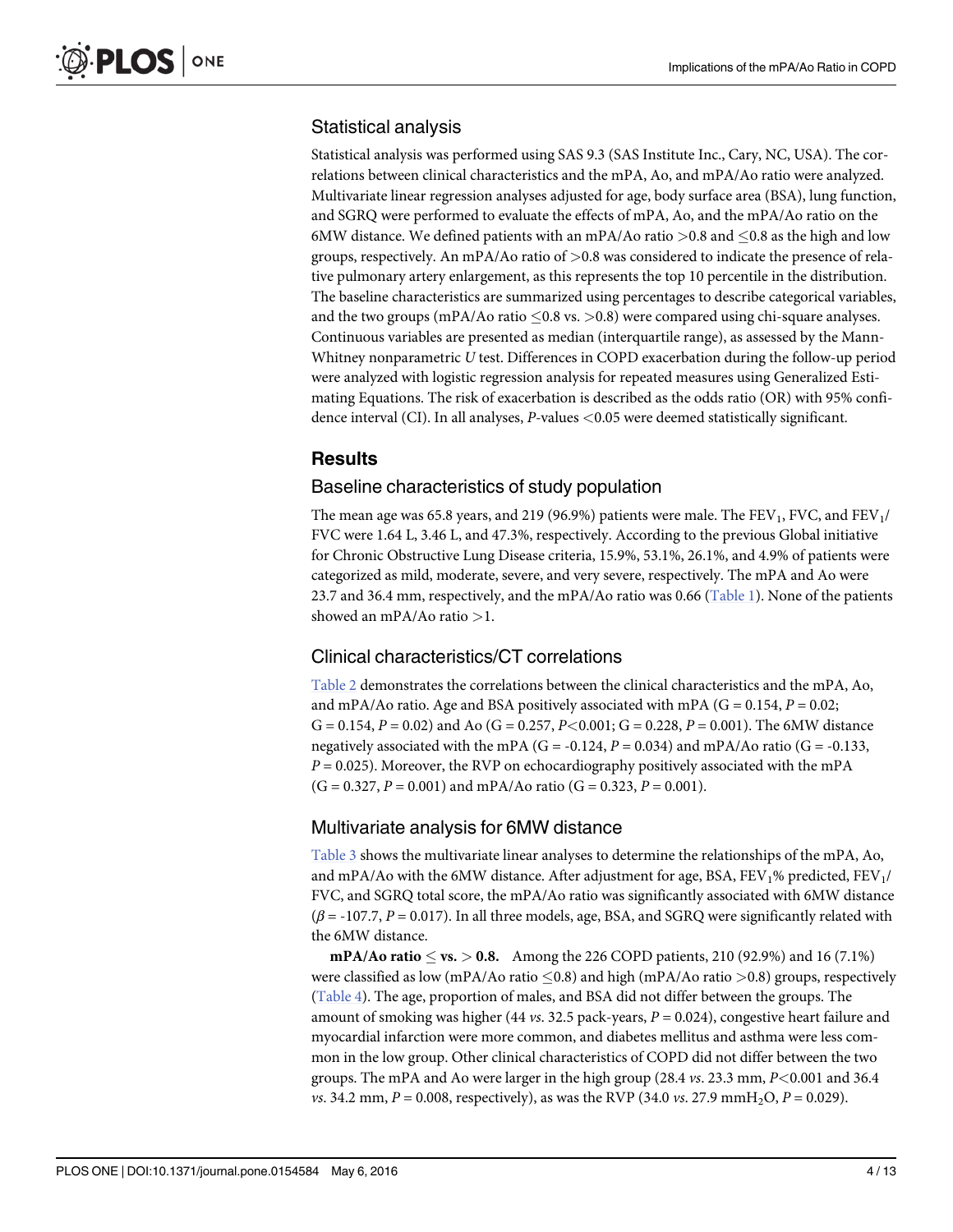# <span id="page-4-0"></span>Associations between mPA/Ao and exacerbations

Logistic regression analyses to identify clinical factors associated with exacerbation of COPD revealed that an mPA/Ao ratio >0.8 correlated with exacerbations at the 1-year (OR = 3.51,

|  |  | Table 1. Baseline characteristics of the patients <sup>a</sup> . |  |  |
|--|--|------------------------------------------------------------------|--|--|
|--|--|------------------------------------------------------------------|--|--|

| <b>Baseline characteristics</b>                          | <b>Total</b><br>$(n = 226)$ |
|----------------------------------------------------------|-----------------------------|
| Age, years                                               | $65.8 \pm 7.5$              |
| Male sex                                                 | 219 (96.9)                  |
| BMI, $\text{kg/m}^2$                                     | $23.3 \pm 3.3$              |
| BSA, m <sup>2</sup>                                      | $1.70 \pm 0.15$             |
| Smoking amount, pack-years                               | $46.7 \pm 24.9$             |
| <b>Current smoker</b>                                    | 72 (31.9)                   |
| Underlying diseases                                      |                             |
| Congestive heart failure                                 | 4(1.8)                      |
| Myocardial infarction                                    | 4(1.8)                      |
| Hypertension                                             | 59 (26.1)                   |
| Diabetes mellitus                                        | 23(10.2)                    |
| Asthma                                                   | 56 (24.8)                   |
| Pulmonary function tests                                 |                             |
| $FEV1$ , L                                               | $1.64 \pm 0.56$             |
| $FEV1$ , % predicted                                     | $61.2 \pm 19.1$             |
| FVC, L                                                   | $3.46 \pm 0.80$             |
| FVC, % predicted                                         | $91.3 \pm 18.3$             |
| FEV <sub>1</sub> /FVC, %                                 | $47.3 \pm 11.0$             |
| DLco, $%$ predicted (n = 221)                            | $80.7 \pm 25.1$             |
| RV, % predicted ( $n = 213$ )                            | $147.1 \pm 57.6$            |
| TLC, $%$ predicted (n = 208)                             | $117.5 \pm 20.5$            |
| $\text{RV/TLC}, % (n = 208)$                             | $47.9 \pm 12.9$             |
| SGRQ, total score                                        | $33.4 \pm 17.6$             |
| 6MW distance, $m(n = 217)$                               | $447.0 \pm 74.9$            |
| Oxygen saturation, %                                     | 96.3                        |
| Exacerbation in previous year                            | 41 (18.1)                   |
| Chest computed tomography parameters                     |                             |
| mPA, mm                                                  | $23.7 \pm 3.3$              |
| Ao, mm                                                   | $36.4 \pm 3.6$              |
| mPA/Ao ratio                                             | $0.66 \pm 0.09$             |
| Airway index $(n = 221)$                                 | $66.1 \pm 6.3$              |
| Air trapping, $% (n = 221)$                              | $94.4 \pm 3.4$              |
| Emphysema index $(n = 221)$                              | $22.8 \pm 15.2$             |
| Echocardiography                                         |                             |
| Ejection fraction, $% (n = 62)$                          | $61.3 \pm 5.7$              |
| Right ventricular pressure, cmH <sub>2</sub> O (n = 107) | $29.0 \pm 7.9$              |

<sup>a</sup> Data are presented as numbers (percentages) for categorical variables. Continuous variables are presented as means ± standard deviations.

BMI, body mass index; BSA, body-surface area; FEV<sub>1</sub>, forced expiratory volume in 1s; FVC, forced vital capacity; DLco, diffusion capacity of carbon monoxide; RV, residual volume; TLC, total lung capacity; SGRQ, St. George's Respiratory Questionnaire; 6MW, 6-minute walking; mPA, main pulmonary artery diameter; Ao, aorta diameter.

doi:10.1371/journal.pone.0154584.t001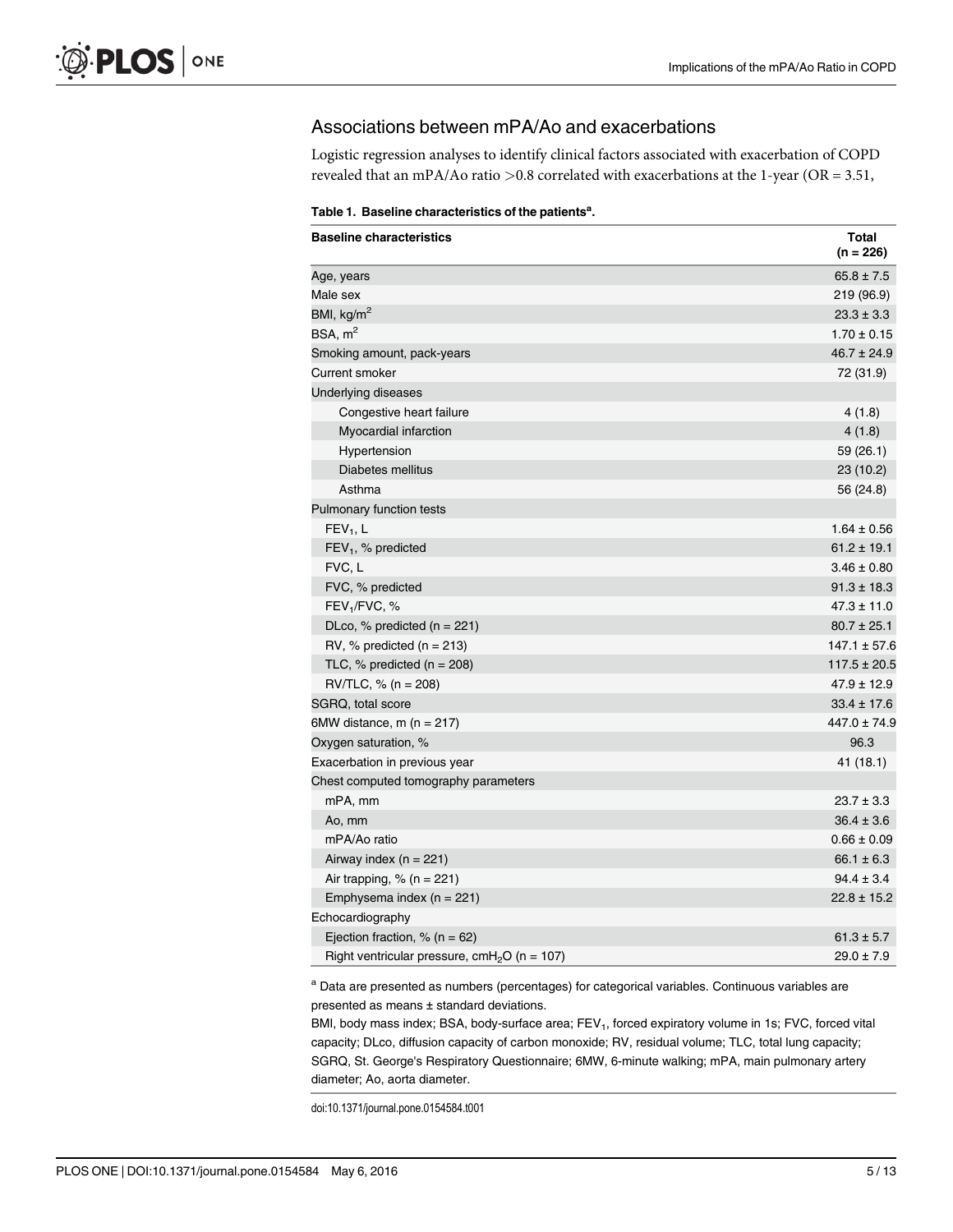#### [Table 2.](#page-3-0) Correlations between clinical characteristics and chest CT parameters.

<span id="page-5-0"></span> $\mathsf{PLOS}\hspace{1pt}$  one

| <b>Clinical characteristics</b>                          | <b>mPA</b> |         | Ao       |         | mPA/Ao ratio |         |
|----------------------------------------------------------|------------|---------|----------|---------|--------------|---------|
|                                                          | G          | P-value | G        | P-value | G            | P-value |
| Age, years                                               | 0.154      | 0.02    | 0.257    | < 0.001 | $-0.033$     | 0.623   |
| BMI, kg/m <sup>2</sup>                                   | 0.162      | 0.015   | 0.141    | 0.034   | 0.061        | 0.359   |
| BSA, m <sup>2</sup>                                      | 0.154      | 0.02    | 0.228    | 0.001   | $-0.006$     | 0.931   |
| Pulmonary function tests                                 |            |         |          |         |              |         |
| $FEV1$ , L                                               | $-0.016$   | 0.245   | 0.014    | 0.416   | $-0.045$     | 0.249   |
| $FEV1$ , % predicted                                     | $-0.014$   | 0.416   | 0.017    | 0.4     | $-0.018$     | 0.395   |
| FVC, L                                                   | $-0.083$   | 0.107   | $-0.043$ | 0.26    | $-0.047$     | 0.239   |
| FVC, % predicted                                         | $-0.049$   | 0.234   | $-0.109$ | 0.05    | 0.031        | 0.324   |
| FEV <sub>1</sub> /FVC, %                                 | 0.005      | 0.469   | 0.067    | 0.157   | $-0.031$     | 0.32    |
| DLco, % predicted ( $n = 221$ )                          | 0.008      | 0.453   | 0.06     | 0.186   | $-0.035$     | 0.304   |
| RV, % predicted ( $n = 213$ )                            | $-0.014$   | 0.423   | $-0.09$  | 0.099   | 0.041        | 0.28    |
| TLC, $%$ predicted (n = 208)                             | 0.004      | 0.48    | $-0.008$ | 0.455   | 0.002        | 0.491   |
| $RV/TLC$ , % (n = 208)                                   | 0.063      | 0.184   | 0.107    | 0.061   | $-0.024$     | 0.364   |
| SGRQ, total score                                        | 0.012      | 0.427   | $-0.34$  | 0.304   | 0.035        | 0.3     |
| 6MW distance, m ( $n = 217$ )                            | $-0.124$   | 0.034   | 0.032    | 0.322   | $-0.133$     | 0.025   |
| Oxygen saturation, %                                     | $-0.032$   | 0.642   | $-0.085$ | 0.211   | 0.022        | 0.753   |
| Chest computed tomography parameters                     |            |         |          |         |              |         |
| Airway index                                             | 0.01       | 0.443   | $-0.006$ | 0.467   | 0.013        | 0.423   |
| Air trapping                                             | $-0.007$   | 0.459   | 0.055    | 0.208   | $-0.053$     | 0.215   |
| Emphysema index                                          | $-0.055$   | 0.207   | $-0.189$ | 0.002   | 0.077        | 0.127   |
| Echocardiography <sup>b</sup>                            |            |         |          |         |              |         |
| Ejection fraction, $% (n = 62)$                          | $-0.101$   | 0.434   | $-0.086$ | 0.508   | 0.002        | 0.986   |
| Right ventricular pressure, cmH <sub>2</sub> O (n = 107) | 0.327      | 0.001   | 0.001    | 0.998   | 0.323        | 0.001   |

CT, computed tomography; mPA, main pulmonary artery diameter; Ao, aorta diameter; BMI, body mass index; BSA, body surface area; FEV1, forced expiratory volume in 1s; FVC, forced vital capacity; DLco, diffusion capacity of carbon monoxide; RV, residual volume; TLC, total lung capacity; SGRQ, St George's Respiratory Questionnaire; 6MW, 6-minute walking.

doi:10.1371/journal.pone.0154584.t002

95% CI 1.37–9.02, P = 0.009) and 3-year follow-ups (OR = 2.1, 95% CI 1.22–3.56, P = 0.007) [\(Table 5\)](#page-8-0). Exacerbation history in the previous year was also related with exacerbations at the 1-year (OR = 2.12, 95% CI 1.27–3.52, P = 0.004) and 3-year follow-ups (OR = 2.04, 95% CI 1.42–2.90, P<0.001). Conversely, the SGRQ score showed inverse relationships with COPD exacerbation at both follow-ups.

#### **Discussion**

Herein, we found that the mPA/Ao ratio independently correlated with exercise capacity (6MW distance) and that an mPA/Ao ratio  $>0.8$  was an independent risk factor for exacerbation at the 1-year and 3-year follow-ups in Korean COPD patients. Moreover, RVP related with the mPA/Ao ratio, while the pulmonary function, airway index, air trapping, and emphysema index did not.

The prevalence of PH in COPD patients ranges between 30–70%, and often develops in advanced COPD.[\[17\]](#page-11-0) COPD-associated PH has significant clinical implications such as functional limitations and poor prognosis, with a 5-year survival rate of 20–36%. $[17-19]$  $[17-19]$  $[17-19]$  $[17-19]$  $[17-19]$  Severe PH, defined as mean pulmonary arterial pressure (mPAP) >40 mmHg, can also present in mild-to-moderate COPD patients, who show worse mortality than those with mild-to-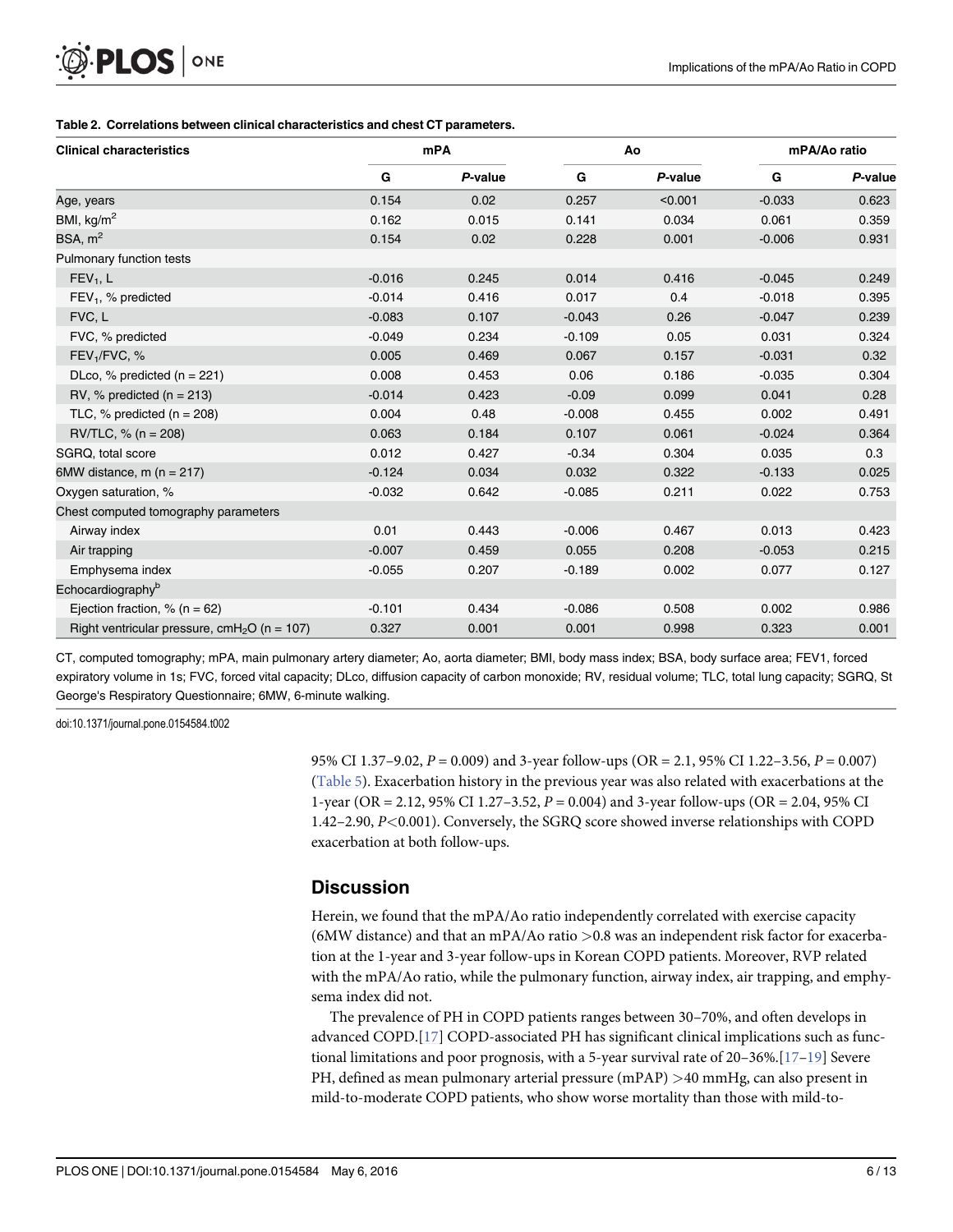<span id="page-6-0"></span>

| <b>Clinical characteristics</b> | β          | P-value      | 95% CI            |
|---------------------------------|------------|--------------|-------------------|
| Model 1                         |            |              |                   |
| Age, years                      | $-2.915$   | < 0.001      | $-1.08 - 1.75$    |
| BSA, $m2$                       | 88.524     | 0.006        | 25.16-151.88      |
| $FEV1$ , % predicted            | .138       | 0.694        | $-0.55 - 0.83$    |
| FEV <sub>1</sub> /FVC, %        | .311       | 0.604        | $-0.87 - 1.49$    |
| SGRQ, total score               | $-1.388$   | < 0.001      | $-1.91 - 0.87$    |
| mPA, mm                         | $-2.427$   | 0.065        | $-5.00 - 0.15$    |
| <b>Model 2</b>                  |            |              |                   |
| Age, years                      | $-3.322$   | ${}< 0.001$  | $-4.53 - 2.11$    |
| BSA, $m^2$                      | 65.785     | 0.047        | 0.80-130.77       |
| $FEV1$ , % predicted            | .194       | 0.583        | $-0.50 - 0.89$    |
| FEV <sub>1</sub> /FVC, %        | .289       | 0.632        | $-0.89 - 1.47$    |
| SGRQ, total score               | $-1.403$   | < 0.001      | $-1.93 - 0.88$    |
| Ao, mm                          | 1.469      | 0.245        | $-1.02 - 3.95$    |
| Model 3                         |            |              |                   |
| Age, years                      | $-3.162$   | ${}_{0.001}$ | $-4.31 - 2.02$    |
| BSA, $m2$                       | 76.917     | 0.015        | 15.19-138.65      |
| $FEV1$ , % predicted            | .181       | 0.603        | $-0.51 - 0.87$    |
| FEV <sub>1</sub> /FVC, %        | .262       | 0.66         | $-0.91 - 1.43$    |
| SGRQ, total score               | $-1.389$   | < 0.001      | $-1.91 - 0.87$    |
| mPA/Ao ratio                    | $-107.717$ | 0.017        | $-195.69 - 19.74$ |

[Table 3.](#page-3-0) Multivariate linear analyses for the effects of clinical characteristics, including chest CT parameters, on the 6MW distance (n = 217).

CT, computed tomography; 6MW, 6-minute walking; CI, confidence interval; BSA, body-surface area; FEV<sub>1</sub>, forced expiratory volume in 1s; FVC, forced vital capacity; SGRQ, St. George's Respiratory Questionnaire; mPA, main pulmonary artery diameter; Ao, aorta diameter.

doi:10.1371/journal.pone.0154584.t003

moderate PH (mPAP, 20–40 mmHg).[\[8](#page-10-0)] PH is disproportionate to the degree of airflow limitation, because pulmonary vascular changes can appear at the early stages of disease and in smokers without airflow limitation. $[15,20]$  $[15,20]$  An experimental study with animal models of COPD revealed that changes in the pulmonary vessels occurred prior to development of emphysema,[\[21\]](#page-11-0) and PH observed in non-severe COPD is considered the combined result of systolic and diastolic left ventricular failure, inflammation, and other comorbid conditions. [\[22,23\]](#page-11-0)

CT is a useful, non-invasive tool for evaluating both intrinsic lung disease and intrathoracic vasculature in COPD patients. Recently, extensive researches on the usefulness of CT in COPD have been conducted regarding the coronary artery calcium score, lung cancer screening, and pulmonary emphysema subtyping.[\[24](#page-11-0)–[26](#page-11-0)] However, these evaluations may need specialized software and expertise, while the mPA/Ao ratio is readily measurable by chest CT and requires minimal training with good inter-observer and intra-observer agreements.[\[11,13,](#page-10-0)[27](#page-11-0),[28](#page-11-0)] The two radiologists in our study also showed excellent agreements with k value of more than 0.9. Moreover, the mPA/Ao ratio has been shown to correlate with mPAP ( $\gamma = 0.74$ , P<0.001) and to suggest diverse clinical conditions.[[29](#page-11-0),[30](#page-11-0)] The sensitivity and specificity of the mPA/Ao ratio >1 to predict mPAP >25 mmHg have been reported as 68.4–96.0% and 59.0–92.0%, respectively, in various population.  $[11,22,30-32]$  $[11,22,30-32]$  $[11,22,30-32]$  $[11,22,30-32]$  $[11,22,30-32]$  $[11,22,30-32]$  According to the report of Iyer et al., mPA/ Ao ratio >1 showed sensitivity of 73% and specificity of 84% for identifying resting PH in patients with COPD. $[11]$  In this study, we furthermore demonstrated a significant, albeit weaker correlation than in previous reports, between the RVP and mPA/Ao ratio ( $\gamma = 0.323$ ,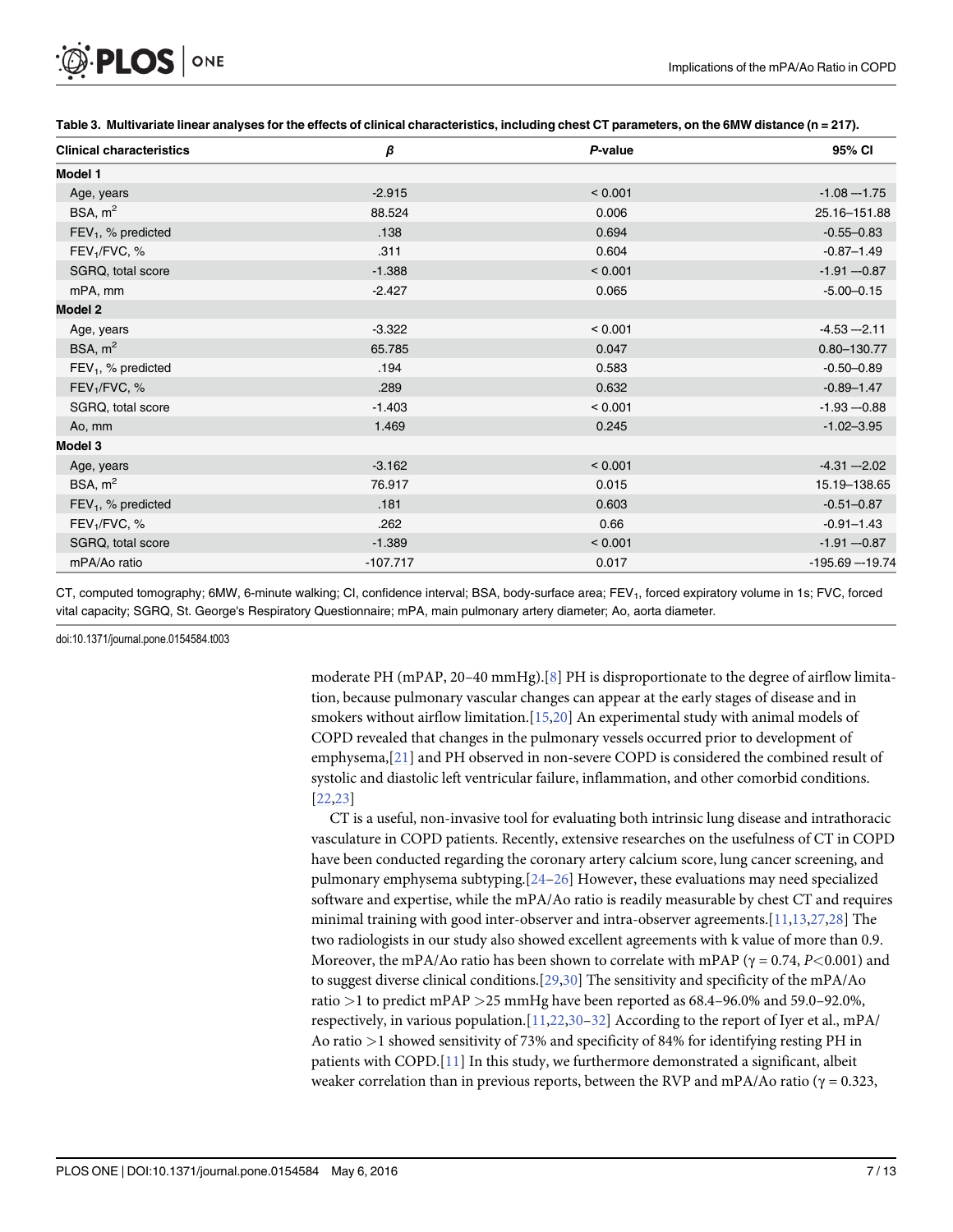#### <span id="page-7-0"></span>[Table 4.](#page-3-0) Clinical characteristics of patients with mPA/Ao ratio $\leq$ 0.8 and mPA/Ao ratio>0.8<sup>a</sup>.

| <b>Clinical characteristics</b>                             | mPA/Ao ratio $\leq 0.8$ | mPA/Ao ratio > 0.8  | P-value |  |
|-------------------------------------------------------------|-------------------------|---------------------|---------|--|
|                                                             | $(n = 210)$             | $(n = 16)$          |         |  |
| Age, years                                                  | 67.0 (61.0-70.0)        | 65.5 (60.1-68.8)    | 0.629   |  |
| Male sex                                                    | 204 (97.1)              | 15 (93.8)           | 0.450   |  |
| BMI, kg/m <sup>2</sup>                                      | 23.4 (21.0-25.4)        | 23.7 (22.1-25.8)    | 0.346   |  |
| BSA, m <sup>2</sup>                                         | $1.71(1.61 - 1.80)$     | $1.70(1.64 - 1.76)$ | 0.954   |  |
| Smoking history, pack-years                                 | 44.0 (29.8-55.5)        | 32.5 (21.4-40.5)    | 0.024   |  |
| Current smoker                                              | 69 (32.9)               | 3(18.8)             | 0.479   |  |
| Underlying disease                                          |                         |                     |         |  |
| Congestive heart failure                                    | 4 (1.9)                 | 0(0)                | 0.001   |  |
| Myocardial infarction                                       | 4(1.9)                  | 0(0)                | 0.004   |  |
| Hypertension                                                | 54 (25.7)               | 5(31.2)             | 0.831   |  |
| Diabetes mellitus                                           | 21(10.4)                | 2(12.5)             | 0.013   |  |
| Asthma                                                      | 50(24.9)                | 6(37.5)             | 0.024   |  |
| Tuberculosis                                                | 37(18.4)                | 2(12.5)             | 0.836   |  |
| Gastroesophageal reflux disease                             | 3(1.5)                  | 0(0)                | 0.183   |  |
| Pulmonary function tests                                    |                         |                     |         |  |
| $FEV1$ , L                                                  | $1.6(1.2 - 2.0)$        | $1.7(1.1-1.9)$      | 0.835   |  |
| FEV <sub>1</sub> , % predicted                              | 59.5 (47.0-76.0)        | 62.5 (47.0-68.7)    | 0.861   |  |
| FVC, L                                                      | $3.4(2.9 - 4.0)$        | $3.1(2.8-3.9)$      | 0.398   |  |
| FVC, % predicted                                            | 90.5 (78.0-103.3)       | 89.0 (75.8-103.8)   | 0.793   |  |
| FEV <sub>1</sub> /FVC, %                                    | 48.0 (40.0-56.0)        | 47.0 (40.2-56.8)    | 0.896   |  |
| Severity of airway obstruction <sup>b</sup>                 |                         |                     | 0.510   |  |
| Mild                                                        | 35(16.7)                | 1(6.3)              |         |  |
| Moderate                                                    | 110 (52.4)              | 10(62.5)            |         |  |
| Severe or very severe                                       | 65 (30.9)               | 5(31.3)             |         |  |
| SGRQ, total score                                           | 29.6 (20.3-46.6)        | 36.6 (22.4-41.2)    | 0.511   |  |
| 6MW distance, m                                             | 454.5 (400.0-497.5)     | 427.5 (405.0-467.5) | 0.254   |  |
| Oxygen saturation, %                                        | 97.0 (95.0-98.0)        | 96.0 (95.3-97.0)    | 0.693   |  |
| Exacerbation in previous year                               | 36(17.1)                | 5(31.3)             | 0.359   |  |
| СT                                                          |                         |                     |         |  |
| mPA, mm                                                     | 23.3 (21.6-25.4)        | 28.4 (26.7-29.6)    | < 0.001 |  |
| Ao, mm                                                      | 36.4 (33.8-39.1)        | 34.2 (32.1-35.6)    | 0.008   |  |
| Airway index                                                | 66.2 (62.3-69.6)        | 66.9 (65.6-69.9)    | 0.226   |  |
| Air trapping                                                | 94.8 (92.7-96.7)        | 95.2 (91.7-96.7)    | 0.733   |  |
| Emphysema index                                             | 20.1 (9.9-34.4)         | $21.7(7.1 - 39.2)$  | 0.790   |  |
| Echocardiography                                            |                         |                     |         |  |
| Ejection fraction, % <sup>c</sup>                           | 62.0 (59.0-64.0)        | 62.0 (60.0–68.5)    | 0.300   |  |
| Right ventricular pressure, cmH <sub>2</sub> O <sup>d</sup> | 27.9 (23.0-33.0)        | 34.0 (29.3-41.6)    | 0.029   |  |

a Data are presented as numbers (percentages) for categorical variables. Continuous variables are presented as median (interquartile range).

 $b$  The severity of airway obstruction was based upon the percent of predicted FEV<sub>1</sub> in accordance with the previous GOLD criteria (FEV<sub>1</sub>  $\geq$ 80% predicted, mild; FEV<sub>1</sub> = 50~79% predicted, moderate; FEV<sub>1</sub> = 30~49% predicted, severe; FEV<sub>1</sub> < 30% predicted, very severe).

 $\degree$  Echocardiography data were available in 57 patients with PA:A ratio <0.8 and in 5 patients with PA:A ratio >0.8.

<sup>d</sup> Echocardiography data were available in 98 patients with PA:A ratio  $\leq$ 0.8 and in 9 patients with PA:A ratio >0.8.

mPA, main pulmonary artery diameter; Ao, aorta diameter; BMI, body mass index; BSA, body surface area; CT, computed tomography; SGRQ, St. George's Respiratory Questionnaire; 6MW, 6-minute walking.

doi:10.1371/journal.pone.0154584.t004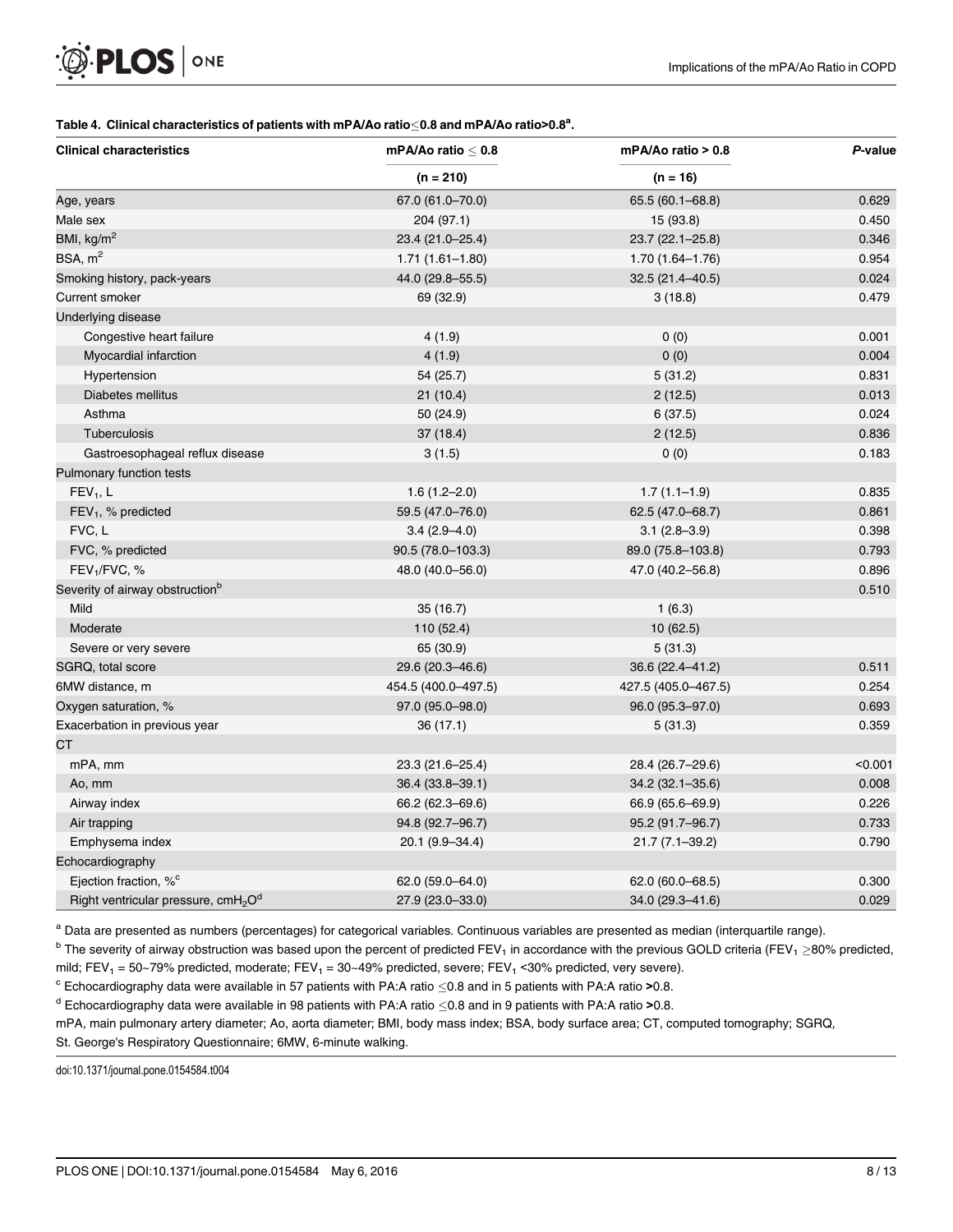# <span id="page-8-0"></span>PLOS ONE

#### [Table 5.](#page-5-0) Clinical factors associated with COPD exacerbations in the KOLD cohort.

| <b>Clinical factors</b>                     |      | 1-year follow-up <sup>a</sup> |         |           | 3-year follow-up <sup>b</sup> |         |  |
|---------------------------------------------|------|-------------------------------|---------|-----------|-------------------------------|---------|--|
|                                             | ΟR   | 95% CI                        | P-value | <b>OR</b> | 95% CI                        | P value |  |
| Exacerbation in previous year               | 2.12 | $1.27 - 3.52$                 | 0.004   | 2.04      | $1.42 - 2.90$                 | < 0.001 |  |
| $FEV1$ , % predicted, 1-percentage increase | 1.01 | $0.99 - 1.02$                 | 0.222   |           | $0.99 - 1.01$                 | 0.432   |  |
| SGRQ, 1-point increase                      | 0.99 | $0.97 - 1.00$                 | 0.035   | 0.98      | $0.97 - 0.99$                 | < 0.001 |  |
| Age, 1-year increase                        | 0.99 | $0.96 - 1.02$                 | 0.523   | 0.99      | $0.97 - 1.02$                 | 0.508   |  |
| mPA/Ao ratio, >0.8                          | 3.51 | $1.37 - 9.02$                 | 0.009   | 2.1       | $1.22 - 3.56$                 | 0.007   |  |

 $a$  n = 205

 $<sup>b</sup>$  n = 171</sup>

COPD, chronic obstructive pulmonary disease; KOLD, Korean obstructive lung disease; OR, odds ratio; CI, confidence interval; FEV<sub>1</sub>, forced expiratory volume in 1s; SGRQ, St. George's Respiratory Questionnaire; mPA, main pulmonary artery diameter; Ao, aorta diameter.

doi:10.1371/journal.pone.0154584.t005

 $P = 0.001$ ) in COPD patients. [\[13\]](#page-10-0) Unfortunately, assessment of the predictive value of mPA/ Ao ratio >1.0 for PH was not possible, because no patient showed such elevation.

In the COPDGene study, relative pulmonary artery enlargement (mPA/Ao ratio>1) was a useful biomarker for future exacerbation events in COPD.[[13](#page-10-0)] Patients with an mPA/Ao ratio >1 group were more frequently female; had higher body mass index (BMI), worse airflow obstruction, and more common supplemental oxygen use; and showed higher prevalence of congestive heart failure and thromboembolic disease. On the other hand, Iyer et al. reported a higher prevalence of congestive heart failure in patients with an mPA/Ao ratio >1, but no dif-ference in airflow obstruction. [[11](#page-10-0)] In our study, the mPA/Ao  $>0.8$  group less frequently showed cardiac diseases such as congestive heart failure and myocardial infarction, but more frequently experienced diabetes mellitus or asthma. However, because of the small number of cardiac diseases, no firm conclusions could be drawn. Moreover, the lung function and other quantitative assessments on chest CT did not differ between the groups and did not correlate with the mPA, Ao, or mPA/Ao ratio. This finding is in accordance with previous reports that lung function has no utility in the prediction of mPAP in COPD.[\[23,33,](#page-11-0)[34\]](#page-12-0)

Besides the relationship of the mPA/Ao ratio with hemodynamics, we investigated the prognostic and functional predictive roles of the mPA/Ao ratio in COPD. Wells et al. reported an mPA/Ao ratio >1 as a significant predictor of severe exacerbation in the COPDGene and Evaluation of COPD Longitudinally to Identify Predictive Surrogate Endpoints cohorts during 3 years of follow-up.[\[13\]](#page-10-0) Herein, we provided further evidence of the prognostic role of elevated mPA/Ao ratio, even at a subclinical level  $(>0.8)$ , for COPD exacerbation in Korea.

Subclinical levels of mPA/Ao in Korean COPD may have shown clinical implication because our cohort study population had relatively lower distribution of mPa/Ao ratio. This distinct distribution can be explained by several clinical characteristics in our study population. BMI and BSA were relatively lower in our study (BMI: 23.3 kg/m<sup>2</sup> and BSA: 1.7m<sup>2</sup>) compared with those in other studies (BMI: 25–28 kg/m<sup>2</sup> and BSA: 1.8–1.9 m<sup>2</sup>) of various diseases.  $[11,27,28,35-38]$  $[11,27,28,35-38]$  $[11,27,28,35-38]$  $[11,27,28,35-38]$  $[11,27,28,35-38]$  $[11,27,28,35-38]$  Wells et al. showed that COPD patients with mPA/Ao >1 had higher BMI  $(29.7 \pm 7 \text{ kg/m}^2)$ . [[13](#page-10-0)] Moreover, according to COPD stages, proportion of supplemental oxygen use and comorbidities, the severity of disease was lower in our study population.[\[13,](#page-10-0)[39,40](#page-12-0)] More patients in our study were categorized into mild-moderate group more (69%) and less into very severe group (4.9%) than those in COPDGene study (52.9% and 15.6%) and ECLIPSE study (44.2% and 13.7%). Moreover, proportion of supplemental oxygen use was higher in COPDGene study (27%) while none used it in our study.[[13](#page-10-0)] For the comorbidities, number of patients with hypertension (50%) and congestive heart failure (5–7%) was higher in other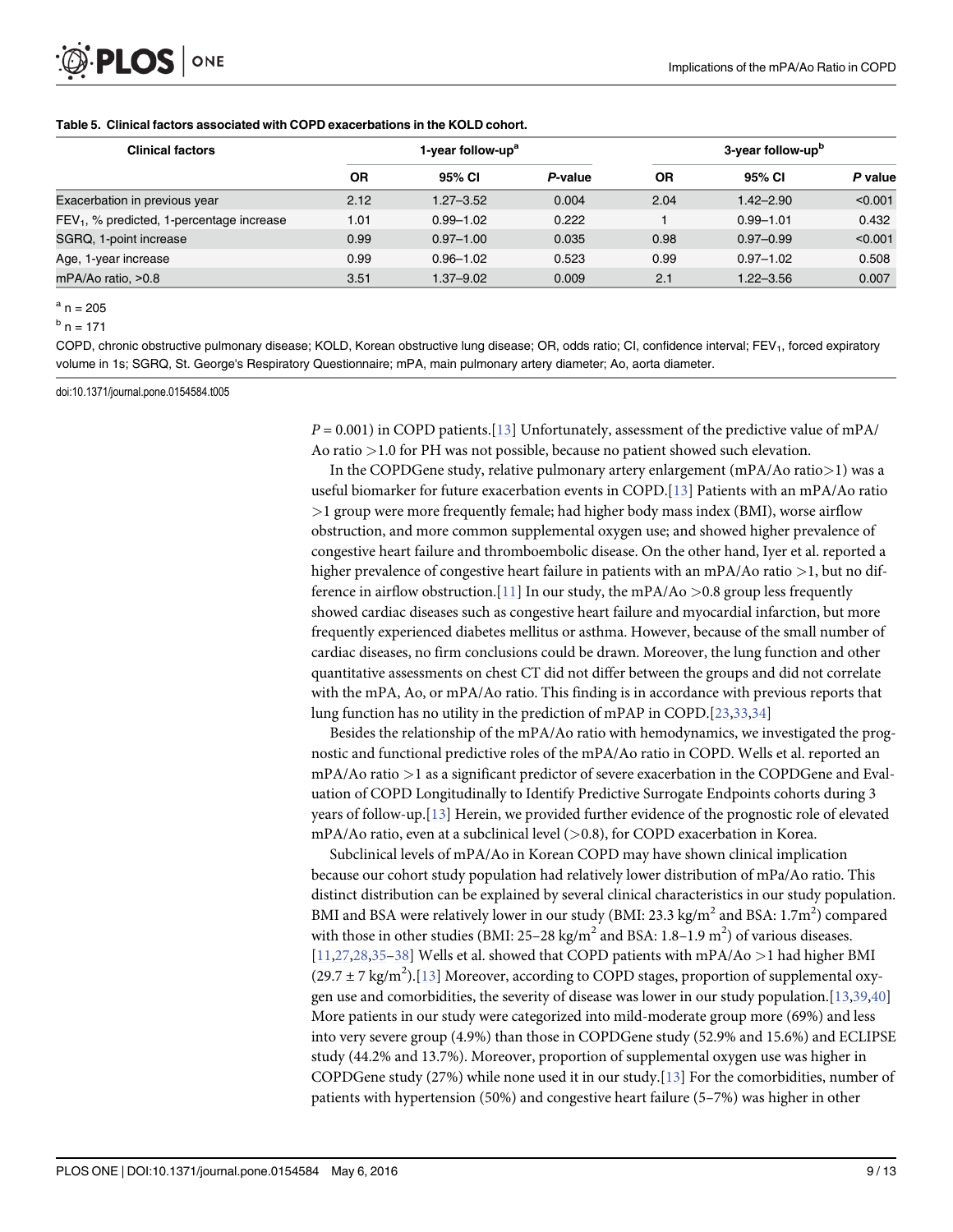<span id="page-9-0"></span>studies than our study (26% and 2%).[\[13](#page-10-0)[,39\]](#page-12-0) Lastly, different ethnicities are also important factors. While our study population consisted of only Koreans, the proportion of Asians was none or small in other studies. Therefore, subclinical levels of mPA/Ao may reveal clinical importance in different population.

Although the mechanisms of the relationship between exacerbation and increased mPA/Ao ratio requires clarification, repetition of subclinical exacerbation associated with transient increases in the mPAP could lead to permanent vascular remodeling, which consequently may cause future exacerbation and poor prognosis.[[23](#page-11-0),[41](#page-12-0)] Moreover, vascular remodeling may lower the threshold of hemodynamic stability and make the patients vulnerable to exacerbation.

Finally, among the limited data on the relationship between PH and exercise function in COPD, Sims et al. determined that higher systolic pulmonary arterial pressure was independently associated with reduced exercise function in severe COPD.[\[6](#page-10-0)] This is the first study to demonstrate that a higher mPA/Ao ratio was associated with significantly lower exercise impairment, that is, a shorter 6MW distance, independent of demographic factors and lung function [\(Table 3\)](#page-6-0). Wells et al. also reported that the 6MW distance negatively correlated with the mPA/Ao ratio (G = -0.49, P = 0.02).[[37](#page-12-0)] However, on multivariate logistic regression analysis, as the 6MW distance decreased by 1 foot, the OR for mPA/Ao ratio >1 was 1 (95% CI 1.00–1.01). Pulmonary vascular remodeling in COPD may result in ventilation–perfusion mismatch, leading to worsening of hypoxemia and failure of the pulmonary vascular bed to accommodate the increased cardiac output during exercise.[[6\]](#page-10-0) Further, early right ventricular changes in non-severe COPD are associated with lower exercise tolerance.[[35](#page-12-0)]

The strengths of our study are that it was the first study to determine the functional and prognostic impacts of the mPA/Ao ratio, which is easily measurable on chest CT, using the KOLD cohort. However, there were some limitations. First, the number of included patients was relatively small, even though this was a multicenter observational study. Second, over half the patients showed a moderate degree of airflow obstruction, so our finding might not be applicable to patients with severe airway obstruction. However, in contrast to the previous studies on COPD patients with severe severity, we have demonstrated clinical significance of mPA/Ao ratio in relation to exacerbation and exercise capacity in COPD patients with less severity. Third, the mean mPA/Ao ratio was relatively low compared to in previous studies. The mPA and Ao independently correlate with age and body size, leading to decreases in the in mPA/Ao ratio with aging and lower body size as compared with the general population and COPD patients of other ethnicities.[[27,29](#page-11-0)[,42\]](#page-12-0) Fourth, 0.8 was used as the cut-off of the mPA/ Ao ratio and was the best values to predict acute exacerbation of Korean COPD patients; however, its clinical utility for individual patients should be taken with caution. Lastly, information on nocturnal symptoms or symptoms of sleep apnea was not collected in the cohort. Obstructive sleep apnea is related with higher PA pressure and PH is a poor prognostic sign in patients with obstructive sleep apnea.<sup>[\[43\]](#page-12-0)</sup>

#### Conclusion

Herein, the functional and prognostic implications of the mPA/Ao ratio were evaluated in the KOLD cohort. The mPA/Ao ratio was an independent negative predictor of functional capacity, measured by the 6MW distance. This finding may help predict the exercise capacity in COPD patients unable to fully perform exercise tolerance tests for various reasons. Moreover, we showed that an mPA/Ao ratio >0.8 was a significant predictor of COPD exacerbation at 1 and 3 years. Nevertheless, the role of mPA/Ao for monitoring the therapeutic response requires further study.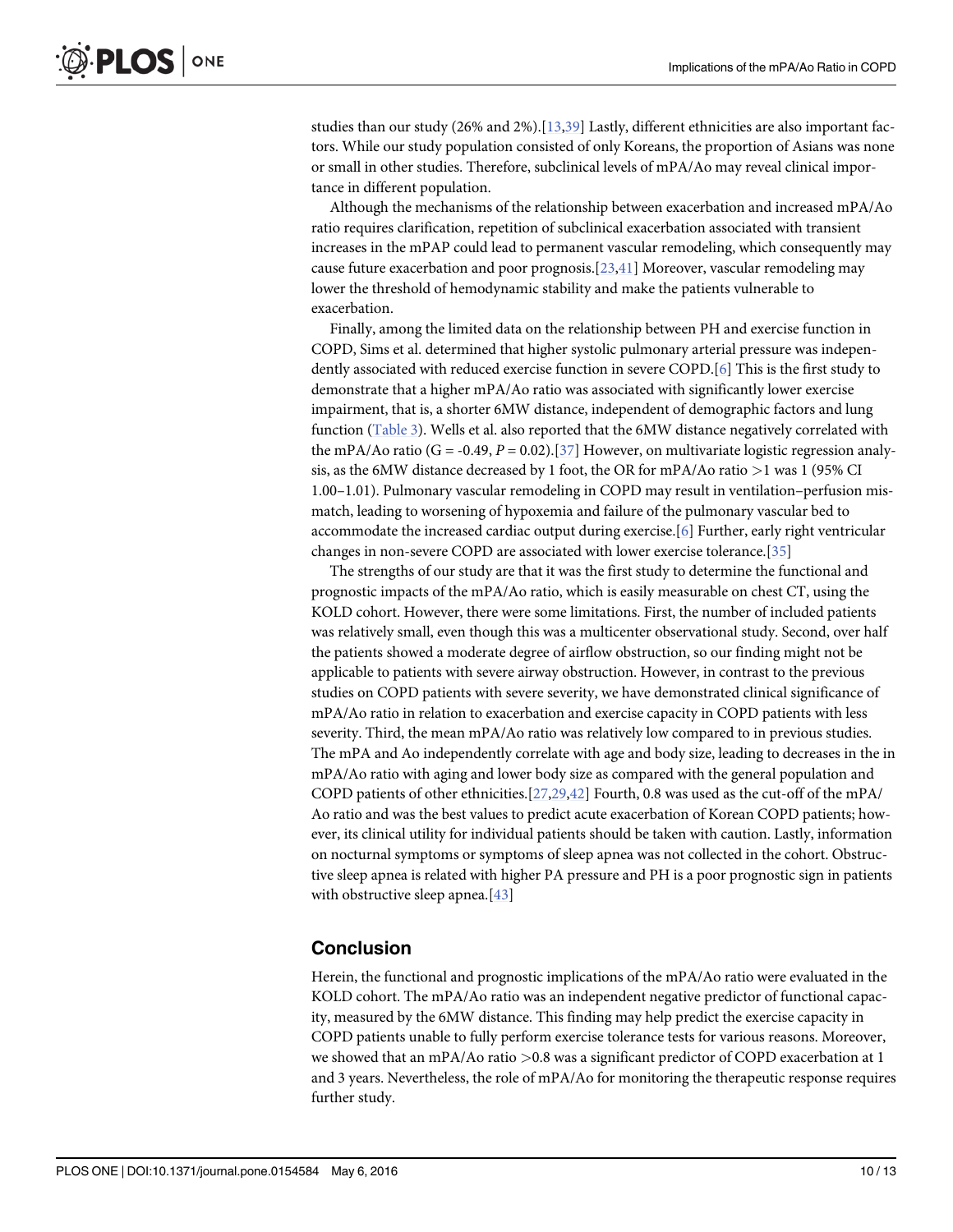#### <span id="page-10-0"></span>Acknowledgments

This research was supported by the grant from the Korea Healthcare Technology R&D Project, Ministry of Health and Welfare (HI10C2020 and A102065). All members of the Korean Obstructive Lung Disease (KOLD) Study Group contributed to the recruitment of COPD patients and also to the collection of data and samples: Ji-Hyun Lee, Eun Kyung Kim, Tae-Hyung Kim, Tae Rim Shin, Kwang Ha Yoo, Seung Soo Sheen, Jin Hwa Lee, Seong Yong Lim, Sang Yeub Lee, Ho Il Yoon, Yong Bum Park, Yong Il Hwang, Young Sam Kim, Ji Ye Jung, Yoonki Hong, Seung Won Ra, Joon Beom Seo, Sang Min Lee, Sei Won Lee, Jae Seung Lee, Jin Won Huh, Ji Yong Moon, Hye Kyeong Park, Hye Yun Park, Jin Woo Kim, Chin Kook Rhee, Hyoung Kyu Yoon, Woo Jin Kim, Yeon-Mok Oh, and Sang-Do Lee.

# Author Contributions

Conceived and designed the experiments: YSK SKK YMO SDL. Analyzed the data: HYK. Contributed reagents/materials/analysis tools: SML JBS. Wrote the paper: KSC JYJ.

#### References

- [1.](#page-1-0) Barbera JA, Riverola A, Roca J, Ramirez J, Wagner PD, Ros D, et al. (1994) Pulmonary vascular abnormalities and ventilation-perfusion relationships in mild chronic obstructive pulmonary disease. Am J Respir Crit Care Med 149: 423–429. PMID: [8306040](http://www.ncbi.nlm.nih.gov/pubmed/8306040)
- 2. Schulman LL, Lennon PF, Wood JA, Enson Y (1994) Pulmonary vascular resistance in emphysema. Chest 105: 798–805. PMID: [8131543](http://www.ncbi.nlm.nih.gov/pubmed/8131543)
- [3.](#page-1-0) Jorgensen K, Muller MF, Nel J, Upton RN, Houltz E, Rickste SE (2007) Reduced intrathoracic blood volume and left and right ventricular dimensions in patients with severe emphysema: an MRI study. Chest 131: 1050–1057. PMID: [17426209](http://www.ncbi.nlm.nih.gov/pubmed/17426209)
- [4.](#page-1-0) Matsuoka S, Washko GR, Dransfield MT, Yamashiro T, San Jose Estepar R, Diaz A, et al. (2010) Quantitative CT measurement of cross-sectional area of small pulmonary vessel in COPD: correlations with emphysema and airflow limitation. Acad Radiol 17: 93-99. doi: [10.1016/j.acra.2009.07.022](http://dx.doi.org/10.1016/j.acra.2009.07.022) PMID: [19796970](http://www.ncbi.nlm.nih.gov/pubmed/19796970)
- [5.](#page-1-0) Santos S, Peinado VI, Ramirez J, Morales-Blanhir J, Bastos R, Roca J, et al. (2003) Enhanced expression of vascular endothelial growth factor in pulmonary arteries of smokers and patients with moderate chronic obstructive pulmonary disease. Am J Respir Crit Care Med 167: 1250–1256. PMID: [12615615](http://www.ncbi.nlm.nih.gov/pubmed/12615615)
- [6.](#page-1-0) Sims MW, Margolis DJ, Localio AR, Panettieri RA, Kawut SM, Christie JD (2009) Impact of pulmonary artery pressure on exercise function in severe COPD. Chest 136: 412–419. doi: [10.1378/chest.08-](http://dx.doi.org/10.1378/chest.08-2739) [2739](http://dx.doi.org/10.1378/chest.08-2739) PMID: [19318664](http://www.ncbi.nlm.nih.gov/pubmed/19318664)
- 7. Cuttica MJ, Kalhan R, Shlobin OA, Ahmad S, Gladwin M, Machado RF, et al. (2010) Categorization and impact of pulmonary hypertension in patients with advanced COPD. Respir Med 104: 1877–1882. doi: [10.1016/j.rmed.2010.05.009](http://dx.doi.org/10.1016/j.rmed.2010.05.009) PMID: [20547449](http://www.ncbi.nlm.nih.gov/pubmed/20547449)
- [8.](#page-1-0) Hurdman J, Condliffe R, Elliot CA, Swift A, Rajaram S, Davies C, et al. (2013) Pulmonary hypertension in COPD: results from the ASPIRE registry. Eur Respir J 41: 1292–1301. doi: [10.1183/09031936.](http://dx.doi.org/10.1183/09031936.00079512) [00079512](http://dx.doi.org/10.1183/09031936.00079512) PMID: [23018917](http://www.ncbi.nlm.nih.gov/pubmed/23018917)
- [9.](#page-1-0) Arcasoy SM, Christie JD, Ferrari VA, Sutton MS, Zisman DA, Blumenthal NP, et al. (2003) Echocardiographic assessment of pulmonary hypertension in patients with advanced lung disease. Am J Respir Crit Care Med 167: 735–740. PMID: [12480614](http://www.ncbi.nlm.nih.gov/pubmed/12480614)
- [10.](#page-1-0) Bach DS, Curtis JL, Christensen PJ, Iannettoni MD, Whyte RI, Kazerooni EA, et al. (1998) Preoperative echocardiographic evaluation of patients referred for lung volume reduction surgery. Chest 114: 972– 980. PMID: [9792564](http://www.ncbi.nlm.nih.gov/pubmed/9792564)
- [11.](#page-1-0) Iyer AS, Wells JM, Vishin S, Bhatt SP, Wille KM, Dransfield MT (2014) CT scan-measured pulmonary artery to aorta ratio and echocardiography for detecting pulmonary hypertension in severe COPD. Chest 145: 824–832. doi: [10.1378/chest.13-1422](http://dx.doi.org/10.1378/chest.13-1422) PMID: [24114440](http://www.ncbi.nlm.nih.gov/pubmed/24114440)
- [12.](#page-1-0) Perez-Enguix D, Morales P, Tomas JM, Vera F, Lloret RM (2007) Computed tomographic screening of pulmonary arterial hypertension in candidates for lung transplantation. Transplant Proc 39: 2405– 2408. PMID: [17889203](http://www.ncbi.nlm.nih.gov/pubmed/17889203)
- [13.](#page-1-0) Wells JM, Washko GR, Han MK, Abbas N, Nath H, Mamary AJ, et al. (2012) Pulmonary arterial enlargement and acute exacerbations of COPD. N Engl J Med 367: 913–921. doi: [10.1056/](http://dx.doi.org/10.1056/NEJMoa1203830) [NEJMoa1203830](http://dx.doi.org/10.1056/NEJMoa1203830) PMID: [22938715](http://www.ncbi.nlm.nih.gov/pubmed/22938715)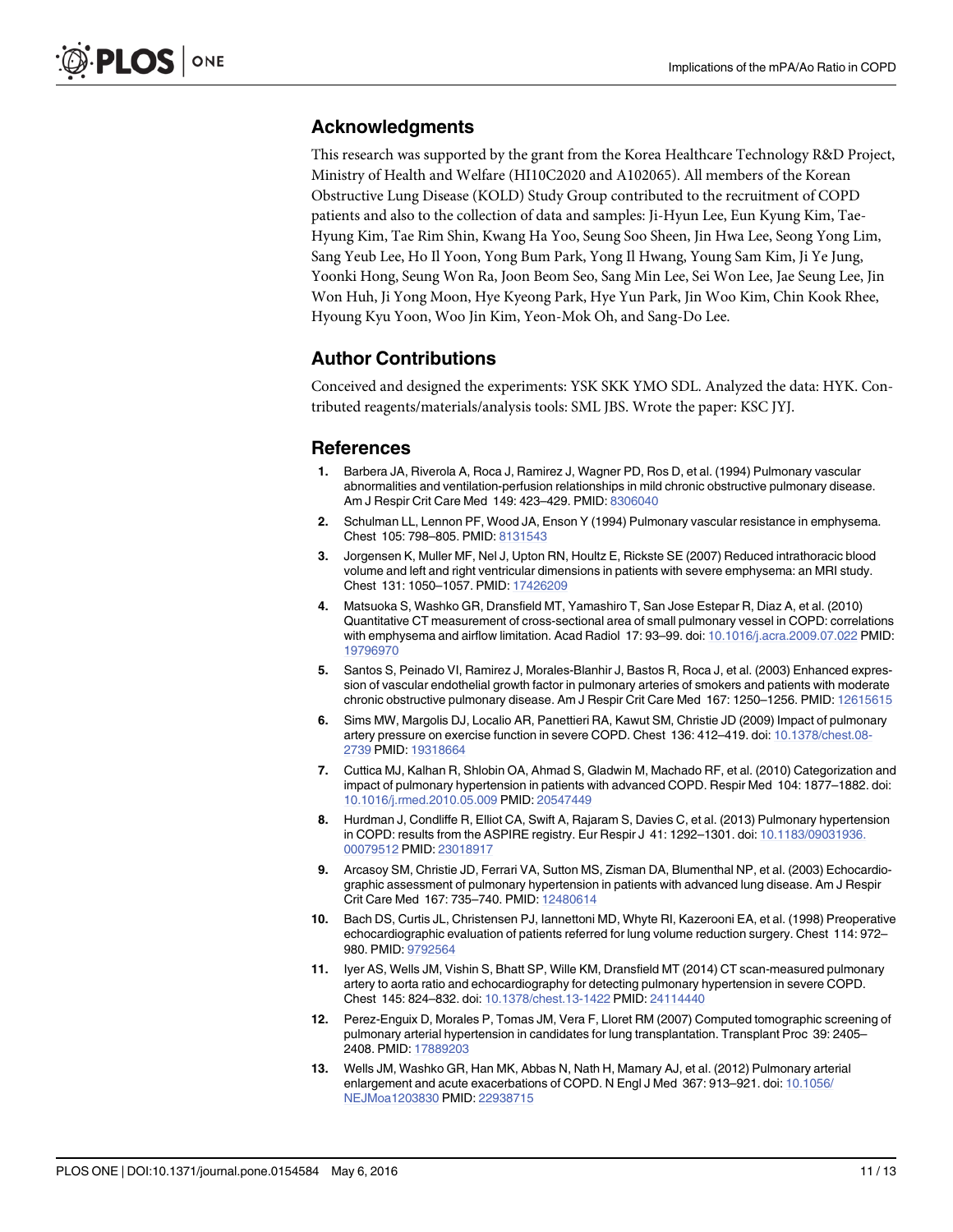- <span id="page-11-0"></span>[14.](#page-2-0) Gevenois PA, de Maertelaer V, De Vuyst P, Zanen J, Yernault JC (1995) Comparison of computed density and macroscopic morphometry in pulmonary emphysema. Am J Respir Crit Care Med 152: 653– 657. PMID: [7633722](http://www.ncbi.nlm.nih.gov/pubmed/7633722)
- [15.](#page-2-0) Barbera JA (2013) Mechanisms of development of chronic obstructive pulmonary disease-associated pulmonary hypertension. Pulm Circ 3: 160–164. doi: [10.4103/2045-8932.109949](http://dx.doi.org/10.4103/2045-8932.109949) PMID: [23662194](http://www.ncbi.nlm.nih.gov/pubmed/23662194)
- [16.](#page-2-0) Lee YK, Oh YM, Lee JH, Kim EK, Lee JH, Kim N, et al. (2008) Quantitative assessment of emphysema, air trapping, and airway thickening on computed tomography. Lung 186: 157–165. doi: [10.1007/](http://dx.doi.org/10.1007/s00408-008-9071-0) [s00408-008-9071-0](http://dx.doi.org/10.1007/s00408-008-9071-0) PMID: [18351420](http://www.ncbi.nlm.nih.gov/pubmed/18351420)
- [17.](#page-5-0) Minai OA, Chaouat A, Adnot S (2010) Pulmonary hypertension in COPD: epidemiology, significance, and management: pulmonary vascular disease: the global perspective. Chest 137: 39S–51S. doi: [10.](http://dx.doi.org/10.1378/chest.10-0087) [1378/chest.10-0087](http://dx.doi.org/10.1378/chest.10-0087) PMID: [20522579](http://www.ncbi.nlm.nih.gov/pubmed/20522579)
- 18. Girgis RE, Mathai SC (2007) Pulmonary hypertension associated with chronic respiratory disease. Clin Chest Med 28: 219–232, x. PMID: [17338937](http://www.ncbi.nlm.nih.gov/pubmed/17338937)
- [19.](#page-5-0) Oswald-Mammosser M, Weitzenblum E, Quoix E, Moser G, Chaouat A, Charpentier C, et al. (1995) Prognostic factors in COPD patients receiving long-term oxygen therapy. Importance of pulmonary artery pressure. Chest 107: 1193–1198. PMID: [7750305](http://www.ncbi.nlm.nih.gov/pubmed/7750305)
- [20.](#page-6-0) Hueper K, Vogel-Claussen J, Parikh MA, Austin JH, Bluemke DA, Carr J, et al. (2015) Pulmonary Microvascular Blood Flow in Mild Chronic Obstructive Pulmonary Disease and Emphysema. The MESA COPD Study. Am J Respir Crit Care Med 192: 570–580. doi: [10.1164/rccm.201411-2120OC](http://dx.doi.org/10.1164/rccm.201411-2120OC) PMID: [26067761](http://www.ncbi.nlm.nih.gov/pubmed/26067761)
- [21.](#page-6-0) Seimetz M, Parajuli N, Pichl A, Veit F, Kwapiszewska G, Weisel FC, et al. (2011) Inducible NOS inhibition reverses tobacco-smoke-induced emphysema and pulmonary hypertension in mice. Cell 147: 293–305. doi: [10.1016/j.cell.2011.08.035](http://dx.doi.org/10.1016/j.cell.2011.08.035) PMID: [22000010](http://www.ncbi.nlm.nih.gov/pubmed/22000010)
- [22.](#page-6-0) Wells JM, Dransfield MT (2013) Pathophysiology and clinical implications of pulmonary arterial enlargement in COPD. Int J Chron Obstruct Pulmon Dis 8: 509–521. doi: [10.2147/COPD.S52204](http://dx.doi.org/10.2147/COPD.S52204) PMID: [24235822](http://www.ncbi.nlm.nih.gov/pubmed/24235822)
- [23.](#page-6-0) Chaouat A, Naeije R, Weitzenblum E (2008) Pulmonary hypertension in COPD. Eur Respir J 32: 1371–1385. doi: [10.1183/09031936.00015608](http://dx.doi.org/10.1183/09031936.00015608) PMID: [18978137](http://www.ncbi.nlm.nih.gov/pubmed/18978137)
- [24.](#page-6-0) Williams MC, Murchison JT, Edwards LD, Agusti A, Bakke P, Calverley PM, et al. (2014) Coronary artery calcification is increased in patients with COPD and associated with increased morbidity and mortality. Thorax 69: 718–723. doi: [10.1136/thoraxjnl-2012-203151](http://dx.doi.org/10.1136/thoraxjnl-2012-203151) PMID: [24473329](http://www.ncbi.nlm.nih.gov/pubmed/24473329)
- 25. Aberle DR, Adams AM, Berg CD, Black WC, Clapp JD, Fagerstrom RM, et al. (2011) Reduced lung-cancer mortality with low-dose computed tomographic screening. N Engl J Med 365: 395-409. doi: [10.](http://dx.doi.org/10.1056/NEJMoa1102873) [1056/NEJMoa1102873](http://dx.doi.org/10.1056/NEJMoa1102873) PMID: [21714641](http://www.ncbi.nlm.nih.gov/pubmed/21714641)
- [26.](#page-6-0) Barr RG, Bluemke DA, Ahmed FS, Carr JJ, Enright PL, Hoffman EA, et al. (2010) Percent emphysema, airflow obstruction, and impaired left ventricular filling. N Engl J Med 362: 217–227. doi: [10.1056/](http://dx.doi.org/10.1056/NEJMoa0808836) [NEJMoa0808836](http://dx.doi.org/10.1056/NEJMoa0808836) PMID: [20089972](http://www.ncbi.nlm.nih.gov/pubmed/20089972)
- [27.](#page-6-0) Truong QA, Massaro JM, Rogers IS, Mahabadi AA, Kriegel MF, Fox CS, et al. (2012) Reference values for normal pulmonary artery dimensions by noncontrast cardiac computed tomography: the Framingham Heart Study. Circ Cardiovasc Imaging 5: 147–154. doi: [10.1161/CIRCIMAGING.111.968610](http://dx.doi.org/10.1161/CIRCIMAGING.111.968610) PMID: [22178898](http://www.ncbi.nlm.nih.gov/pubmed/22178898)
- [28.](#page-6-0) Mahammedi A, Oshmyansky A, Hassoun PM, Thiemann DR, Siegelman SS (2013) Pulmonary artery measurements in pulmonary hypertension: the role of computed tomography. J Thorac Imaging 28: 96–103. doi: [10.1097/RTI.0b013e318271c2eb](http://dx.doi.org/10.1097/RTI.0b013e318271c2eb) PMID: [23096163](http://www.ncbi.nlm.nih.gov/pubmed/23096163)
- [29.](#page-6-0) Lee SH, Kim YJ, Lee HJ, Kim HY, Kang YA, Park MS, et al. (2015) Comparison of CT-Determined Pulmonary Artery Diameter, Aortic Diameter, and Their Ratio in Healthy and Diverse Clinical Conditions. PLoS One 10: e0126646. doi: [10.1371/journal.pone.0126646](http://dx.doi.org/10.1371/journal.pone.0126646) PMID: [25955036](http://www.ncbi.nlm.nih.gov/pubmed/25955036)
- [30.](#page-6-0) Ng CS, Wells AU, Padley SP (1999) A CT sign of chronic pulmonary arterial hypertension: the ratio of main pulmonary artery to aortic diameter. J Thorac Imaging 14: 270–278. PMID: [10524808](http://www.ncbi.nlm.nih.gov/pubmed/10524808)
- 31. Devaraj A, Wells AU, Meister MG, Corte TJ, Wort SJ, Hansell DM (2010) Detection of pulmonary hypertension with multidetector CT and echocardiography alone and in combination. Radiology 254: 609– 616. doi: [10.1148/radiol.09090548](http://dx.doi.org/10.1148/radiol.09090548) PMID: [20093532](http://www.ncbi.nlm.nih.gov/pubmed/20093532)
- [32.](#page-6-0) Alhamad EH, Al-Boukai AA, Al-Kassimi FA, Alfaleh HF, Alshamiri MQ, Alzeer AH, et al. (2011) Prediction of pulmonary hypertension in patients with or without interstitial lung disease: reliability of CT findings. Radiology 260: 875–883. doi: [10.1148/radiol.11103532](http://dx.doi.org/10.1148/radiol.11103532) PMID: [21613438](http://www.ncbi.nlm.nih.gov/pubmed/21613438)
- [33.](#page-8-0) Joppa P, Petrasova D, Stancak B, Tkacova R (2006) Systemic inflammation in patients with COPD and pulmonary hypertension. Chest 130: 326–333. PMID: [16899829](http://www.ncbi.nlm.nih.gov/pubmed/16899829)